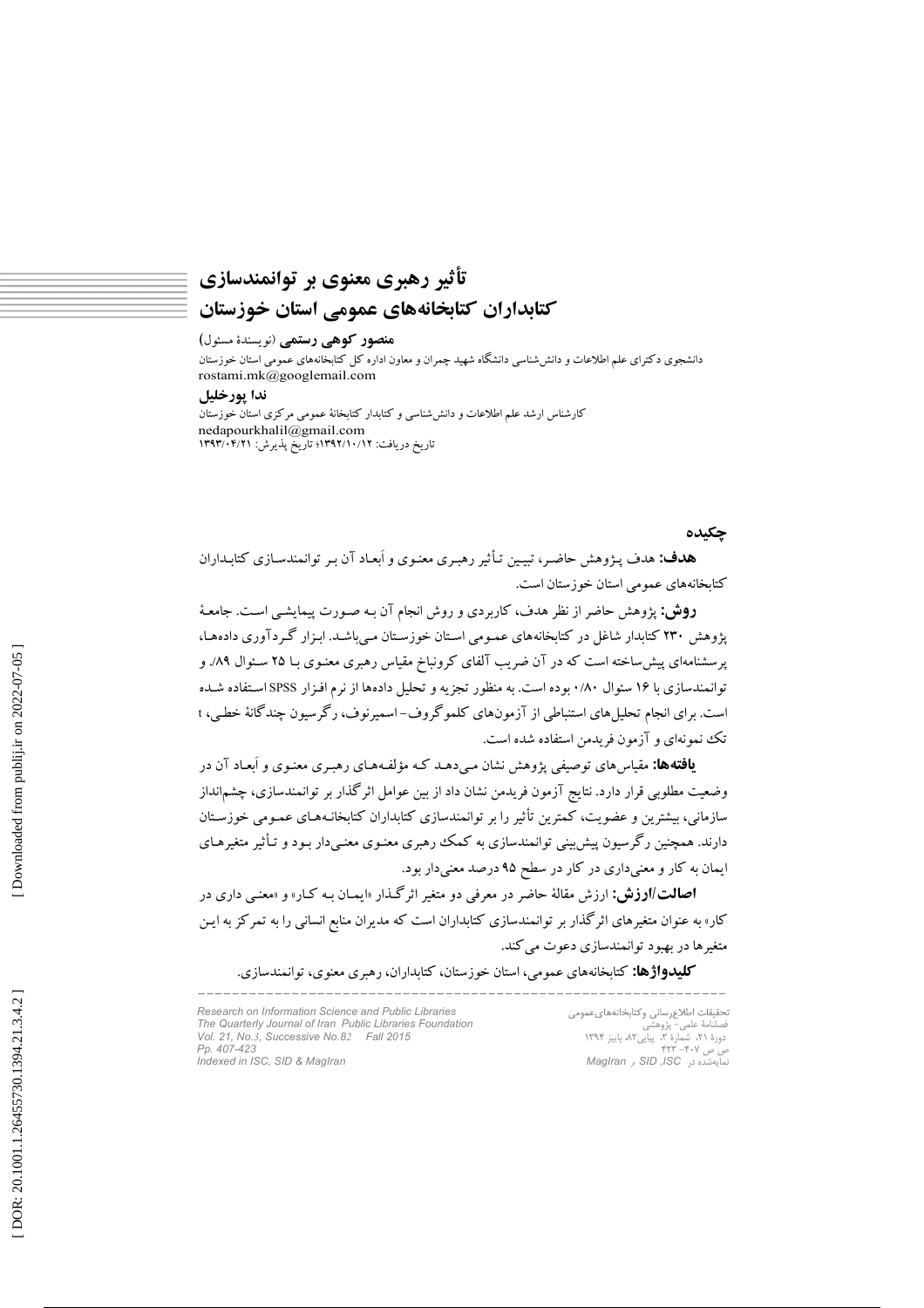تحقيقات اطلاع رساني و کابنانہ جات میون پاییز ۱۳۹۴ دوره ۲۱ شماره ۳

# مقدمه

 $\mathfrak{r} \cdot \lambda$ 

با توجه به دگرگونیهای سریع و پرشتاب دانش و معلومات بشری، همه چیـز بـه شـدت در حال تغییر و تحول است. سازمانها به عنوان یک سیستم باز با محیط در تعاملاند و بـرای تـداوم حیات نیازمند پاسخگوئی به تغییرات محیطی هستند. از آنجایی که منـابع انسـانی مهمتـرین عامـل و محور سازمانها محسوب میشود، تجهیز و آمادهسازی منابع مزبـور بـرای مواجـه شـدن بـا تغییرات، از اهمیت ویژه برخوردار است وکلیـهٔ سـازمانهـا بـا هـر نـوِع مـأموریتی بایـد بیشـترین سرمايه، وقت و برنامـه را بـه يـرورش انسـانهـا در أبعـاد مختلـف اختصـاص دهنـد (جعفـرزاده، ۱۳۸۶). بسیاری از سازمانها راهحل این مسأله را اجرای برنامههـای توانمندسـازی تشـخیص داده و تلاش کردهاند تا زمینهٔ لازم برای یرورش کارکنان توانمند را فراهم نمایند.

سبک رهبری به عنوان یکی از فنون و راهبردهایی که با توانمندسازی ارتباط دارد، ضرورت توانمندسازی را بیش از پیش آشکار ساخته است و از ایـن رو، سـازمانهـا بـرای نقـش رهبری در فرایند توانمندسازی کارکنان اهمیت بهسزایی قائل شدهاند. در حـال حاضـر، کارکنـان به عنوان بخشی از سیر معنوی خود، در پی چیزی هستند که به کارشان معنـی مـیدهـد (فـرای ٰ و همکاران، ۲۰۱۰). رهبری معنوی با ویژگیهای منحصربهفرد خود چشمانـدازی از آینـدهٔ سـازمان ابجاد کرده و به گونهای در کارکنان تأثیر می گذارد که آنان به تحقق چشــهانـداز سـازمان ایمـان .<br>آورند و به آیندهٔ سازمان امیدوار باشند که متعاقب آن سطح رفـاه زیسـتی و سـلامتی و تندرسـتی كاركنان افزایش باید.

در حقیقت، نظریهٔ رهبری معنوی یک نظریهٔ علّـی بـرای تحـول سـازمانی مـی،باشـد کـه بـه منظور ايجاد سازماني يادگيرنده و داراي محرک دروني به وجود آمده است. بـا توجـه بـه نظريـهٔ رهبری تحولآفرین، این نظریه نیز توانایی رهبران را در به کارگیری قابلیتهای پیـروان خـود در محیط متغیر امروزی کاملاً همساز نموده و به رهبری از دیدی تازه نگاه مـی کنـد. ایـن نظریـه بـر اساس مدل انگیزش درونی توسعه یافته است که ترکیبی از چشم|نداز سازمانی، ایمـان بـه تحقـق هدف، عشق به نوعٖدوستی، معنیداری در کـار، عضـویت، تعهـد سـازمانی و بـازخورد عملکـرد رهبر میباشد (فرای، ۲۰۰۳). لذا، هدف رهبری معنوی، توجه به نیازهای اساسی پیروان میباشد تا موجبات بقای معنوی و توانمندسازی آنان را فراهم آورد.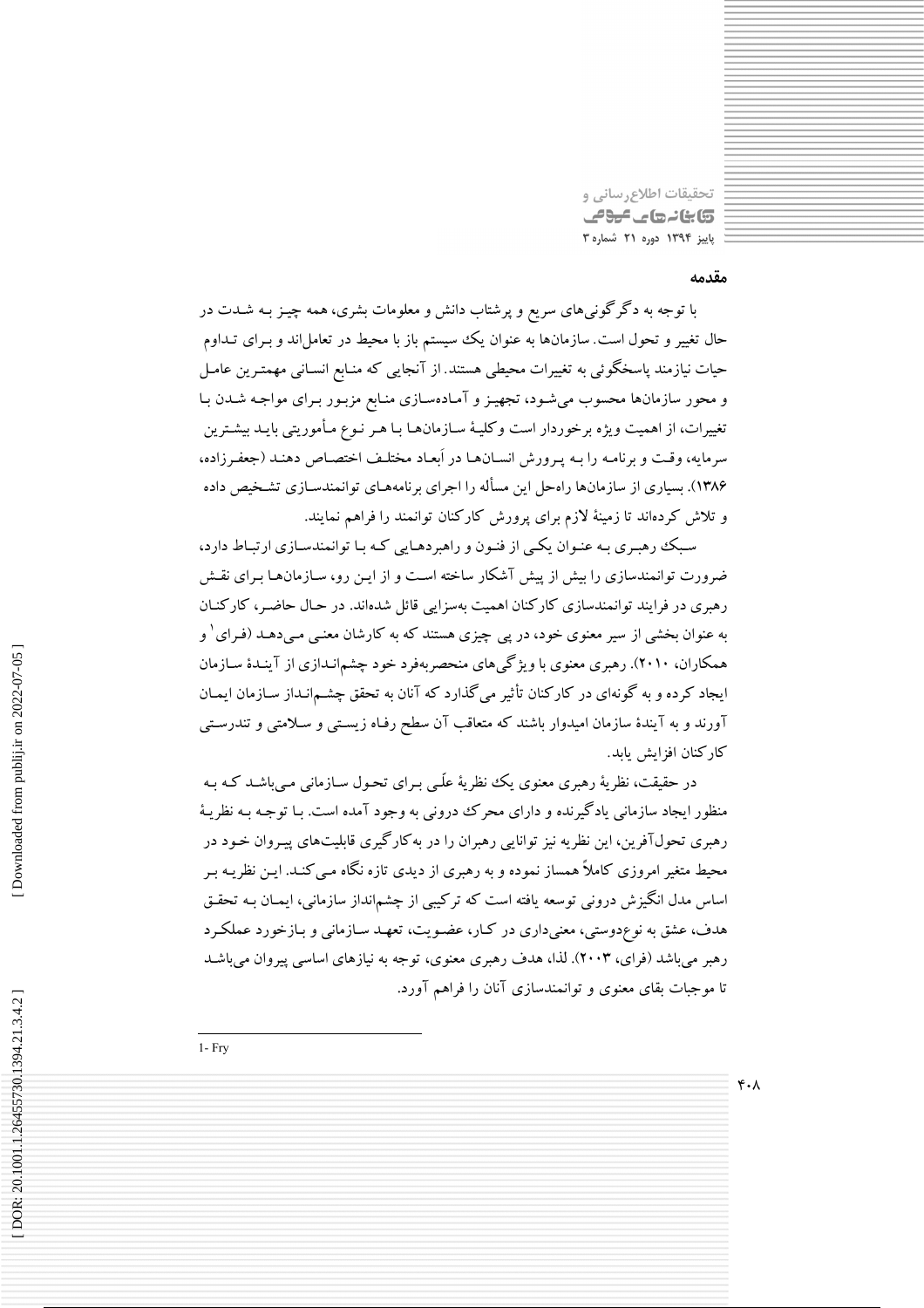تحقیقات اطلاع رسانی و **تابانے جاتے ہوئے** تأثیر رهبری معنوی بر توانمندسازی کتابداران کتابخانههای عمومی استان خوزستان

وجود رهبـری معنـوی در نهادهـایی ماننـد کتابخانـههـای عمـومی مسـتلزم تغییـر و تحـول، موفقیت، یادگیری مستمر و توانمندسازی کارکنان است. اهمیت و ضرورت معنویت و معنویت در محیط کار آنچنان است که می تواند برای سازمانها، انسانیت و برای اجتماع، فعالیت و بـرای محیط، مسئولیت را به ارمغان آورد (گیجسل ٰ و همکاران، ۲۰۰۳). با تعمقی دقیق به سـیر تکـوین مطالعات رهبري مي بينيم تا کنون پژوهش هاي مختلفي در مورد ويژگے هـاي فيزيکـي، ذهنـي و عاطفی رهبران صورت گرفته است، ولی موضوعی که در سال های اخیر توجهـات زیـادی را بـه سوي خود جلب کرده، ويژگي رهبران معنوي مي باشد و اينکه چگونه مي توان بـا توسـل جسـتن بـه معنویـت، سـلامت فـردی و سـازمانی، توانمندسـازی کارکنـان را بـه ارمغـان آورد (فـرای و ماترلمي کې ۲۰۰۶).

امروزه توانمندسازی به عنوان شیوهٔ نوین ایجاد انگیزش بـه یکـی از داغ=تـرین مباحـث روز مدیریت مبدل شده است. وجود تغییرات سریع، پیشرفتهای تکنولوژیک وو رقابتهای آشکار و پنهان در دنیا، اهمیت و ضرورت توانمندسازی را بیش از پیش آشکار ساخته است. از ایـن رو برای نقش رهبری در فرآیند توانمندسازی کارکنان، اهمیت بهسزایی قایل شدهانـد. بـا توجـه بـه مطالب عنوان شده و نقش مهم رهبری معنوی کتابخانههای عمـومی در توانمندسـازی کارکنـان، این مقاله به بررسی تأثیر رهبری معنوی در توانمندسازی کتابداران کتابخانـههـای عمـومی اسـتان خوزستان مي پردازد.

فرای (۲۰۰۳) رهبری معنوی را ترکیبی از چشمانداز سازمانی، ایمـان بـه کـار بـرای تحقـق هدف، عشق به نوعٖدوستی، معنـیداری در کـار، عضـویت، تعهـد سـازمانی و بـازخورد عملکـرد رهبر میداند. تمامی مؤلفههای رهبری معنوی در توانمندسازی کارکنـان نقـش دارنـد. امـروزه بـا تغییر در نگرش های رهبری و حرکت بـه سـمت رهبـری تحـول گـرا و معنـوی، توانمندسـازی را کلید موفقیت هر سازمان می داننـد. توانمندسـازی از جملـه عوامـل تسـهیل کننـده و توسـعهدهنـدهٔ توانایی کارکنان برای انجام هر چه بیشتر وظایف محوله بـه آنهـا مـی باشـد. لـذا توجـه بـه توانمندسازی نیروی انسانی برای توسعهٔ سـازمانهـا در اَبعـاد مختلـف مـالی و اقتصـادی، فرهنـگ سازمانی، فنی و تکنولوژیکی امری ضروری و حیاتی است.

 $F.9$ 

<sup>1.</sup> Geiisel 2. Fry and Matherly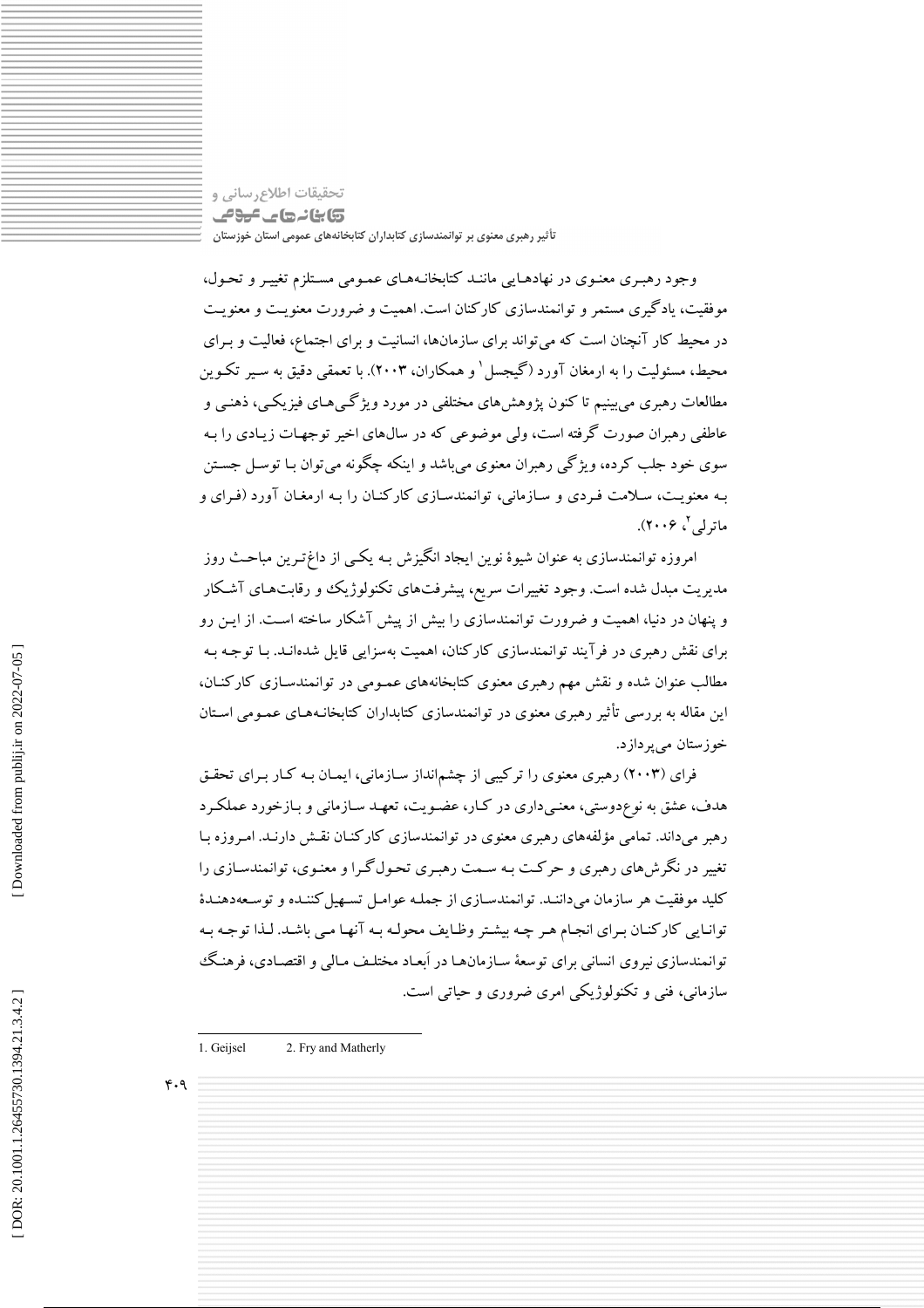تحقيقات اطلاع رساني و کابنانہ جات میون پاییز ۱۳۹۴ دوره ۲۱ شماره ۳

کتابخانههای عمومی به مثابه گنجینههای حافظهٔ جمعـی متشـکل از منـابع اطلاعـاتی بنـا بـه کارکردهـای تعریـف شـدهٔ آن مثـل کارکردهـای آموزشـی، سیاسـتگـذاری اجتمـاعی، اطلاعِرسانی، فرهنگی و اقتصادی به همـهٔ مـردم ارائـه خـدمت مـی کننـد و بـه عنـوان یـک نهـاد اجتماعی مطرح هستند. ضرورت و اهمیت نقش رهبری معنوی، برای داشتن کتابـدارانی توانمنـد در کتابخانههای عمومی قابل بررسی است، زیـرا سـازمان کتابخانـههـای عمـومی نیـز ماننـد سـایر سازمانها جهت بقاء و ادامهٔ حیات نیازمند کتابدارانی توانمند است. نهـاد کتابخانـههـای عمـومی، سازمانی مشتری،محور است و از آنجایی که هـدف ایـن سـازمان ارائـه خـدمات بـه تمـامی اقشـار جامعه می باشد، اهمیت توانایی کارکنان این سازمان در پاسخگویی بـه نیازهـای فزاینـده و متنـوع مراجعان بسیار اهمیت دارد. به علاوه کارکنان این سازمان جهت ارائـه بهینـهٔ خـدمات، نیازمنـد استفاده از فنآوریهای نوین هستند که توجه به توانمندسازی کارکنان را ضروریتر میسازد.

از این رو، نتایج مثبت حاصل از معنویت در محیط سازمانها از جمله در کتابخانـههـای عمومی توسط رهبرانی معنوی جهت برخورداری از کارکنـانی توانمنـد، قابـل بررسـی اسـت. بـا توجه به ویژگیهای رهبر معنوی و نقش سبک رهبری در توانمندسـازی کارکنـان، ایـن پـژوهش بر آن است تـا نقـش رهبـري معنـوي در توانمندسـازي كتابـداران كتابخانـههـاي عمـومي اسـتان خوزستان را بسنجد. لذا مسأله اصلی این پژوهش این است کـه آیـا میـان ابعـاد رهبـری معنـوی و توانمندسازى كتابداران كتابخانههاى عمومى استان خوزستان رابطة معنىدارى وجود دارد؟

# تعاریف و مفاهیم توانمندسازی

 $f \cdot$ 

توانمندسازی واژهای است که در علوم سازمانی بسیار مورد استفاده قرار گرفته اسـت، ولـی روی تعاریف آن توافقی حاصل نشده است. از این رو، در ادبیات نظری سازمان و مدیریت هنـوز واژهٔ توانمندسازی به صورت بسیار وسیع بهکار می رود ولی معنای شفافی از آن در دست نیست. گروف ٰ در سال ۱۹۷۱ به تعاریف رایج فرهنگ لغت از توانمندسـازی اشـاره مـی کنـد کـه شامل تفويض قدرت قانوني، تفويض اختيار، واگذاري مأموريت و قدرتبخشـي اسـت. در سـال

۱۹۹۰ گاندز<sup>۲</sup> توانمندسازی را بـه تفـویض اتخـاذ تصـمیم بـه کارکنـان مفهـوم٬سازی کـرد، امـا زیمرمن<sup>۳</sup> معتقد است زمانی ارائه تعریفی از توانمندسـازی آسـان اسـت کـه آن را بـدون در نظـر

1. Grove 2. Gandes 3. Zimmerman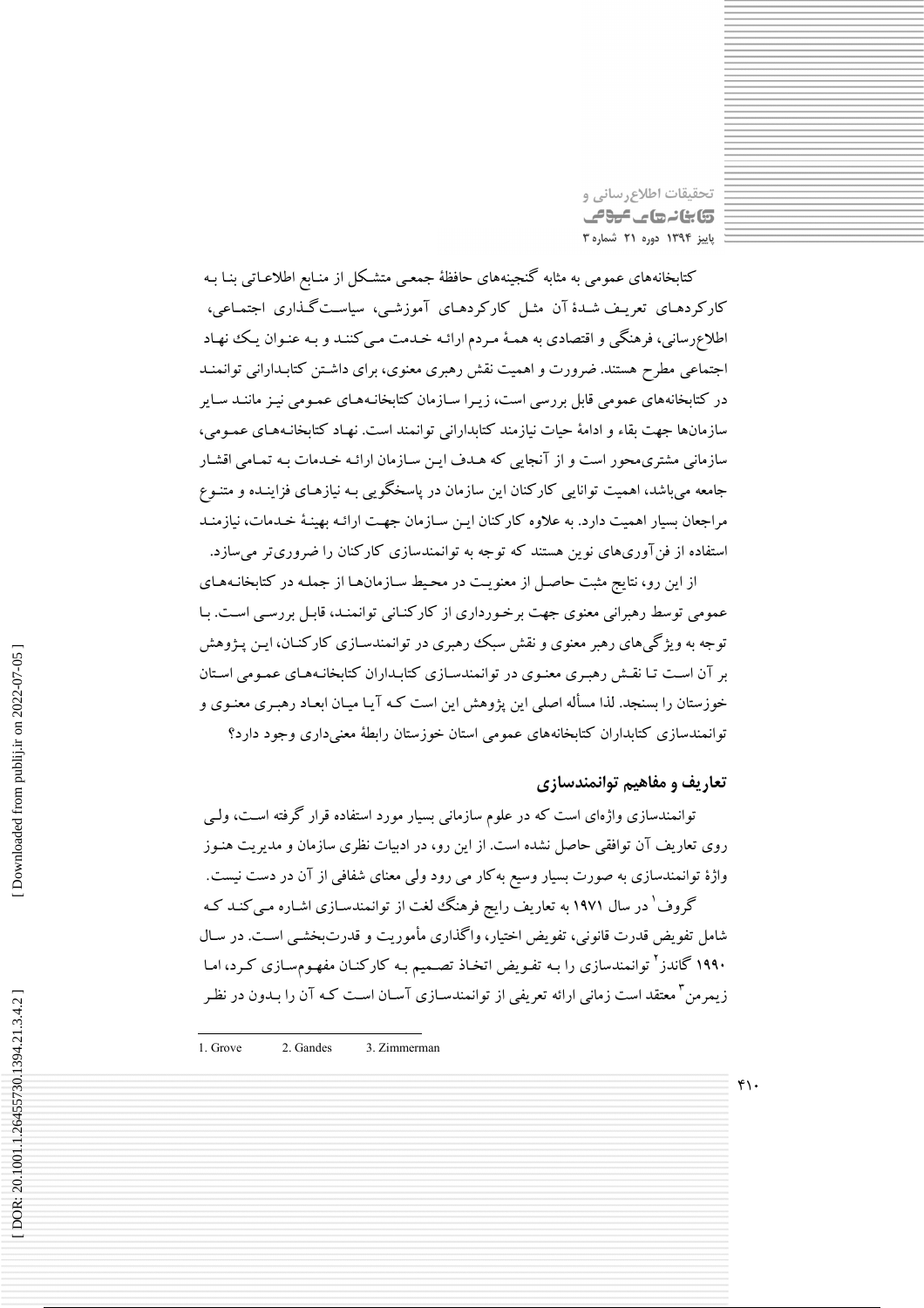تحقیقات اطلاع رسانی و **تابانہ جات میونی** تأثیر رهبری معنوی بر توانمندسازی کتابداران کتابخانههای عمومی استان خوزستان

گرفتن واژههایی مانند درماندگی '، بی قدرتی ' و بیگانگی '، مورد توجه قرار دهـیم. لـی ٔ در سـال ۲۰۰۱ توانمندسازی را زمینهای برای افزایش گفتمانها، تفکر انتقـادی و فعالیـت در گـروههـای کوچک می داند و اشاره می کند کـه اجـازه دادن بـه فعالیـتهـایی در جهـت حرکـت بـه سـوی مبادله، تقسیم و یالایش تجربیات، تفکر، دیدن و گفتگوها، از اجزای اصلی توانمندسـازی هسـتند (نادري، ۱۳۸۶).

عوامل مؤ ثر بر توانمندسازی کارکنان از دیدگاههای متفاوتی دستهیندی شـدهانـد. یکـی از دیدگاههای معروف، دیدگاه اسپریتزر<sup>ه</sup> (۱۹۹۵) است. به باور این صاحبنظر عوامل اصلی مـؤثر بر توانمندسازی عبارتند از:

- ١. عوامل فردي: تحصيلات، سابقهٔ كيار، جنسيت، نــ;اد، كيانون كنتـرل درونـي، عــزت نفس؛
- ۲. عوامل گروهی: اثربخشی گروه، اهمیت گـروه، اعتمـاد درونگروهـی، ادراک افـراد گروه نست به تاثیرشان بر مدیران؛
- ۳. عوامل سازمانی: ابهام در نقش، دسترسبی بـه منـابع، حیطهٔ کنتـرل، دسترسـی بـه اطلاعات، حمایت اجتماعی و سیاسی، جایگـا ه فـرد در سلسـله مراتـب سـازمانی، و جو مشارکتے واحد کار .

# پیش نیازهای توانمندسازی کارکنان

توانمندسازی کارکنان مستلزم سه پیش نیـاز یعنـی ویژگـی۵حـای حرفـهای، محـیط کـاری و سبک رهبری است این پیش نیازها بستر لازم برای موفقیت برنامـههـای توانمندسـازی را فـراهم میآورند و میتوان گفت که بدون وجود آنها توانمندسازی کارکنـان تقریبـاً غیـرممکن خواهـد بود. در ادامه مختصراً به سبک رهبری پرداخته میشود.

# سیک رهبری

سبک رهبری کارآمد جزء لاینفک ایجاد محیط پرورش کارکنـان توانمنـد اسـت. مـدیران مستبد به دلیل نگرش سنتی قدرت، هرگز قادر به توانمندسازی کارکنان نخواهنـد بـود. بـه زعـم

1. Helplessness 4. Lee 2. Powerlessness 3. Estrangement 5. Gretchen Spreitzer

 $f(1)$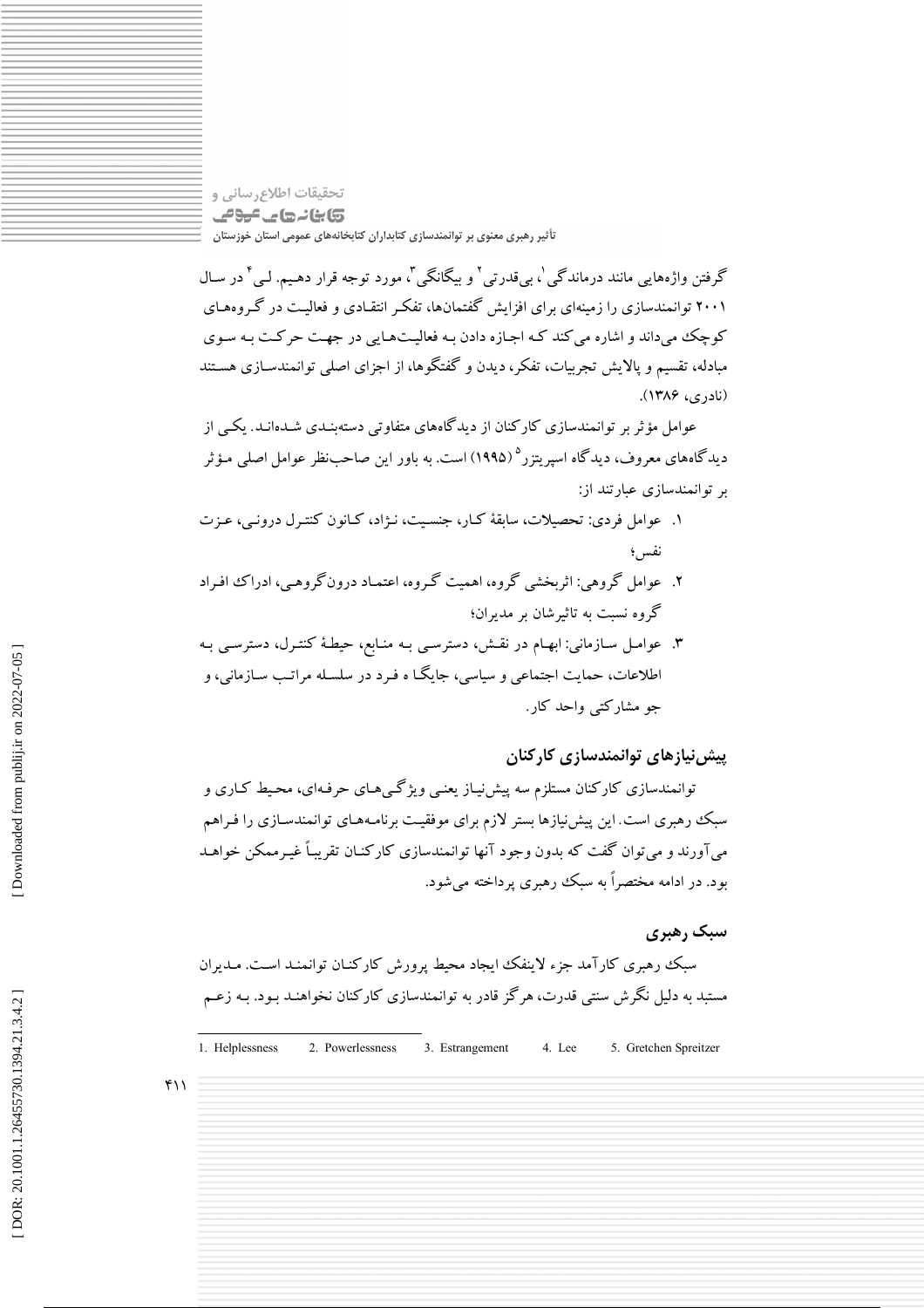تحقيقات اطلاع رساني و کابنانہ جات میون پاییز ۱۳۹۴ دوره ۲۱ شماره ۳

آنها توانمندسازی کارکنان به مثابه قدرت بخشیدن به رقیبی است در بازی با مجموع صفر که بـه هیج وجه منطقی نیست. بر خلاف مدیران خودکامه که در جهت تضعیف هرچه بیشتر کارکنـان گام بر میدارند، مدیران توانمندسازی به عنوان یک هادی، مباشـر، تسـهیل کننـده و مربـی عمـل می کنند (محمدی، ۱۳۸۱). به عبارت دیگر، می توان گفت فـردی کـه مسـئول بهبـود عملکـرد و مهارتهای فردی اعضای گروه است، فراهم کنندهٔ محیطی برای بهبود عملکرد تبمی (گروهبی) است که یک مهارت اساسی به منظـور ایجـاد توانمنـدی محسـوب مـی گـردد (اسـکات، ۱۳۷۵). یکی از مهمترین سبک های رهبری جهت توانمندسازی کارکنان، رهبری معنوی است.

# رهبري معنوي

نیاز به معنویت نیز همانند نیازهای احساسی، ذهنی و فیزیکی یکسی از نیازهـای عمـدهٔ انسـان می باشد. فرد تمام این نیازها را با خود به محیط کار می آورد. ریشهٔ ارتباط بین معنویت و رهبری، شناخت این مسأله است که همگی ما دارای یک صدای درونی هستیم کـه منبـع نهـایی در حـل مشکلات فردی و کاری و رویارویی با مسایل و مشکلات می باشد (فرای و ملانی '، ۲۰۰۸).

ماکس دی یوی<sup>۲</sup> در کتاب خود با عنوان «رهبـری هنـر اسـت»<sup>۳</sup> مـی گویـد اولـین مسـئولیت رهبر، توصیف و تبیین واقعیت است و آخرین آن سپاس از پیـروان اسـت کـه در میـان ایـن دو، رهبر باید یک خدمتگزار و وامدار باشد، که دی پری ایـن را تحت عنـوان رهبـری معنـوی بیـان می کند (بیشاپ و اسکل ٔ ۲۰۰۱). در واقع نهضت رهبری معنوی شـامل الگوهـای خـدمتگزاری رهبری، مشارکت دادن کارکنان و توانمندسازی آنان است و بر اساس فلسفهٔ رهبری خـدمتگزار بنا نهاده شده است. نوعی رهبری که بر ارائه خدمت به دیگران، دیدگاه کل نگـر نسـبت بـه کـار، توسعهٔ فردی و تصمیم گیری مشترک تأکید دارد.

نظریهٔ رهبری معنوی یک نظریهٔ علّمی بـرای تغییـر و تحـول سـازمانبی و خلـق یـک سـازمان یادگیرنده و خـود انگیختـه مـیباشـد. ایـن نظریـه بـر مبنـای الگـوی انگیـزهٔ درونـی کـه بیـنش و بصیرت، ایمان به کار و امید، عشق بـه نـوعدوسـتی، معنویـت محـیط کـاری و سـعادت و بقـای معنوی را با یکدیگر تلفیق و ترکیب میکند، تدوین و تکمیل گردیده است (فرای، ۲۰۰۳).

1. Fry & Melane 2. Max De Pree 3. Leadership is an Art 4. Bishop & schol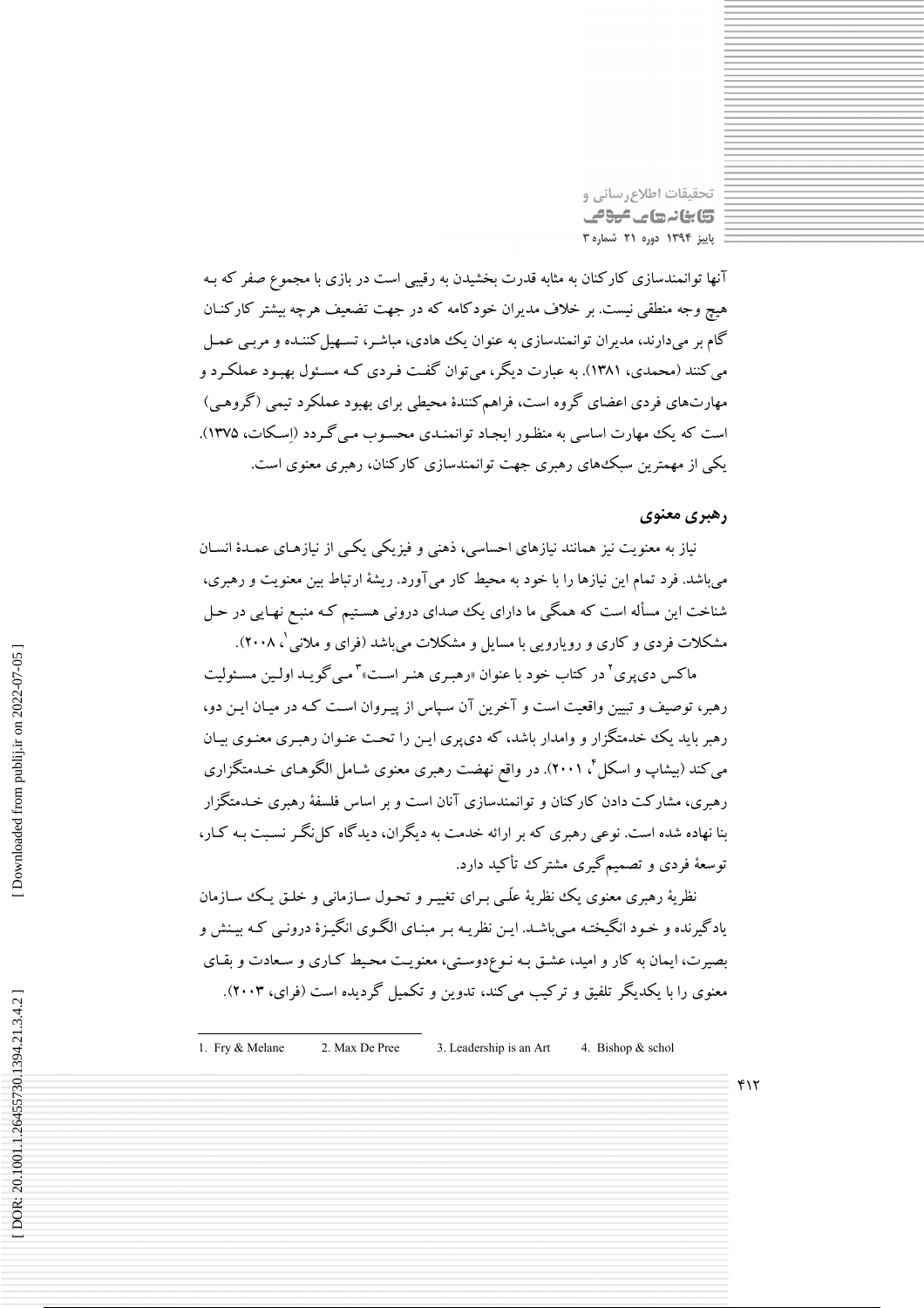تحقیقات اطلاع رسانی و **تابانے جاتے ہوئے** تأثیر رهبری معنوی بر توانمندسازی کتابداران کتابخانههای عمومی استان خوزستان

هدف رهبری معنوی این است که نیازهای معنوی رهبر و پیـروان را بـرای بقـای معنویـت و سعادت معنـوی از طریـق احسـاس عضـویت و معنـی در کـار بـرای خلـق بیـنش و بصـیرت و همخوانی ارزشی در سطوح فردی، تیمی و سازمانی و سرانجام پـرورش سـلامت روانـی مثبـت و تعهد و بهر موري سازماني تحقق بخشـد (فـراي، ٢٠٠۵). فـراي (٢٠٠٣) در مقالـهاي بـا عنـوان «بـه سمت نظریهٔ رهبری معنوی» نظریهٔ علی رهبـری معنـوی را مطـرح مـی کنـد کـه درون یـک مـدل انگیـزش درونـی شـکل مـی گیـرد و شـامل چشـمانـداز سـازمانی، امیـد/ایمـان بـه کـار و عشـق نوع دوستانه، معنیداری، تعهد سازمانی و عضویت میباشد. در این مقاله بـرای اولـین بـار رهبـری به عنوان انگیزهای برای تغییر و بررسی تئوریهای رهبـری مبتنـبی بـر انگیـزه، مـورد آزمـون قـرار گرفت. سپس به درخواست شتابان برای معنویت در محیط کار، توصیف نیاز جهـانی بشـر بـرای بقای معنوی از طریق تمـاس و عضـویت، و تمـایز بـین مـذهب و معنویـت مـیپـردازد. لـذا ابعـاد رهبری معنوی عبارتند از چشم|نداز سازمانی، عشق به نوعٖدوستی، ایمان بـه کـار، معنـیداری در کار، عضویت در سازمان، تعهد سازمانی و بازخورد عملکرد.

**چشمانداز سازمانی:** با ایجاد چشمانداز سـازمانی و ارزشهـای مشـترک بـرای کارکنـان، موجبات توانمندی فردی، تیمی و سازمانی آنان فراهم میشود و در نهایت سطح رفـاه زیسـتی و سلامتی و تندرستی کارکنان افزایش خواهد یافت.

**عشق به نـوع دوسـتي:** در رهبري معنـوي عشـق بـه نـوعدوسـتي عبـارت اسـت از حـس تمامیت، هماهنگی و بهروزی و خوشبختی به واسطهٔ توجه و مراقبه، دلوایسی و قدردانی از خـود و ديگران ِ

**ایمان به کار:** افراد دارای ایمان و امید از مقصدی که به سـمت آن در حـال حرکـت هستند و از نحوهٔ رسیدن به آن بینش روشنی دارند و برای رسیدن به اهـدافشـان دوسـت دارنـد که با سختی ها و ناملایمات مواجه شوند. بنابراین ایمان و امید منشأ این اعتقـاد اسـت کـه بیـنش، هدف و رسالت سازمان تحقق خواهد یافت (نورعلمیزاده '، ۲۰۰۸).

هعنبیداری در کار: شامل تطابق بین الزامات نقـش و شـغل از یـک طـرف و اعتقـادات و ارزش۵ها و رفتارها از طرف دیگر است. بدون در نظر گرفتن اجبارهای سازمانی، افراد تمایـل بـه

1. Nouralizadeh

 $f\$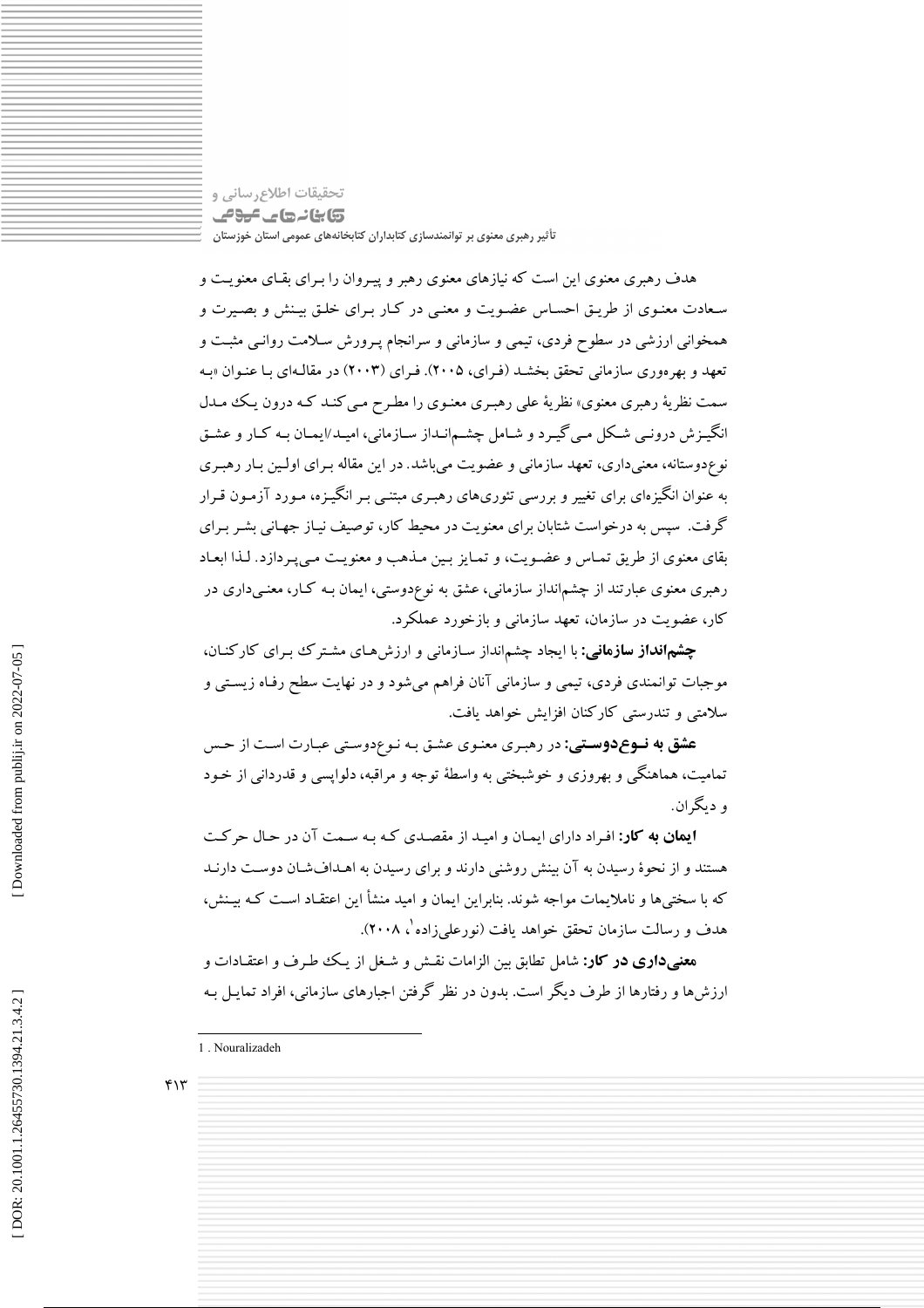تحقيقات اطلاع رساني و **تابانهای عومی** پاییز ۱۳۹۴ دوره ۲۱ شماره ۳

تلاش برای اهدافی دارند که برای آنها دارای مفهوم باشد. در واقع کارکنان ترجیح مـیدهنـد بـا کسانی کار کنند که ارزشهای مشابهی با آنها داشته باشند.

**عضویت در سازمان:** یعنی احساس داشتن کـاری مهـم از نظـر سـازمان و سـایر همکـاران باعث میشود که جو اعتماد و صمیمیت بین کارکنان و سایر همکاران تقویت شـود، روابـط بـین رهبران و کارکنان تسهیل گردد و در نهایت کارکنان خود را در فرآیند تصمیمگیریهای سازمان شریک و مسئول احساس کنند و به رهبران و سایر همکاران خود در سازمان کمک نمایند.

**تعهد سازمانی:** باعث احساس هویـت، وفـاداری و وابسـتگی آنـان بـه سـازمان مـی شـود و حالتی در فرد بهوجود میآورد که فرد، سازمان را معرف خود میداند و آرزوی باقی مانـدن در ساز مان را دارد.

**بازخورد عملکود:** بازخورد عملکرد باعث می شود که کارکنـان در جريـان چنـد و چـون کارشان بر یک مبنای منظم قرار گیرند، از ضعفهای عملکردی خود آگاهی پابند، نقاط قـوت عملکرد خـود را تقویـت نماینـد، بـه کیفیـت کـار خـویش توجـه نماینـد و در نهایـت از طریـق اطلاعات کسب شده از سوی رهبران در جهت اصلاح و بهبود سازمان گام بردارند.

# فرضيههای پژوهش

فرضیههای پژوهش حاضر به شرح زیر است: فرضیهٔ اول: وضعیت رهبری معنوی و توانمندسازی در بین جامعهٔ پـژوهش در حـد مطلـوبی قرار دارد.

فرضیهٔ دوم: رهبری معنـوی و اَبعـاد آن بـر توانمندسـازی کتابـداران کتابخانـههـای عمـومی استان خوزستان تأثير معنىدارى دارد.

فرضیهٔ سوم: بین میزان تأثیر أبعاد رهبری معنوی بر توانمندسازی اختلاف معنیداری وجود دارد. بر اساس فرضیههای تحقیق مدل مفهومی تحقیق به صورت زیر نشان داده می شود: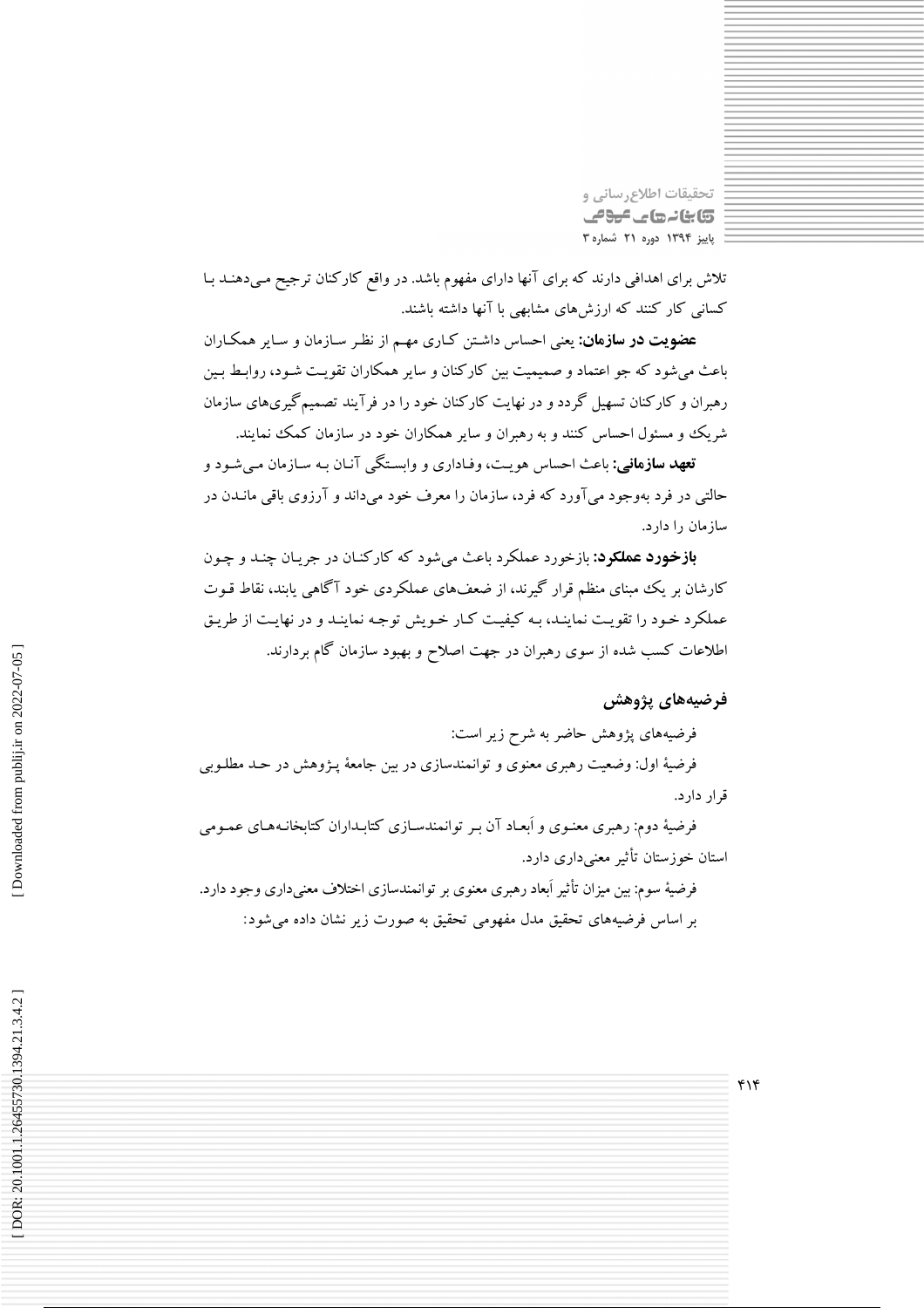



نمودار ١: مدل مفهومي تحقيق

روش پژوهش

تحقیق حاضر از حیث هدف، کاربردی و از حیث نحوهٔ گردآوری دادهها و از حیث ارتبـاط بین متغیرهای تحقیق، از نوع علّمی است. روش انجام تحقیق به صورت پیمایشــی مــیباشــد. رهبـری معنوی (چشم|نداز سازمانی، عشق به نوعدوستی، ایمـان، معنـیداری، عضـویت، تعهـد سـازمانی و بازخورد عملکرد) به عنوان متغیر مسـتقل و توانمندسـازی بـه عنـوان متغیـر وابسـته در نظـر گرفتـه شدهاند. جامعهٔ یژوهش شامل ۲۳۶ کتابدار شاغل در کتابخانههای عمـومی اسـتان خوزسـتان اسـت. روش نمونه گیری، تصادفی ساده بود. بر اساس جـدول کرجسـی- مورگـان جامعـهٔ نمونـه ۱۵۰ نفـر محاسبه شد. و پرسشنامه بین ۱۵۰ نفـر کتابـدار کتابخانـههـای عمـومی خوزسـتان توزیـع شـد. ابـزار گردآوری دادهها، پرسشنامهای پیش ساخته برگرفته از پژوهش ضیائی، نرگسیان ،آیباغی اصـفهانی (۱۳۸۷) میباشد. این پرسشنامه حاوی ۲۵ سؤال مربوط بـه رهبـری معنـوی و ۱۶ سـؤال مربـوط بـه توانمندسازی و در کل ۴۱ سؤال بر اساس طیف پنج گزینهای لیکرت از ۱ به معنـی بسـیار مخـالفم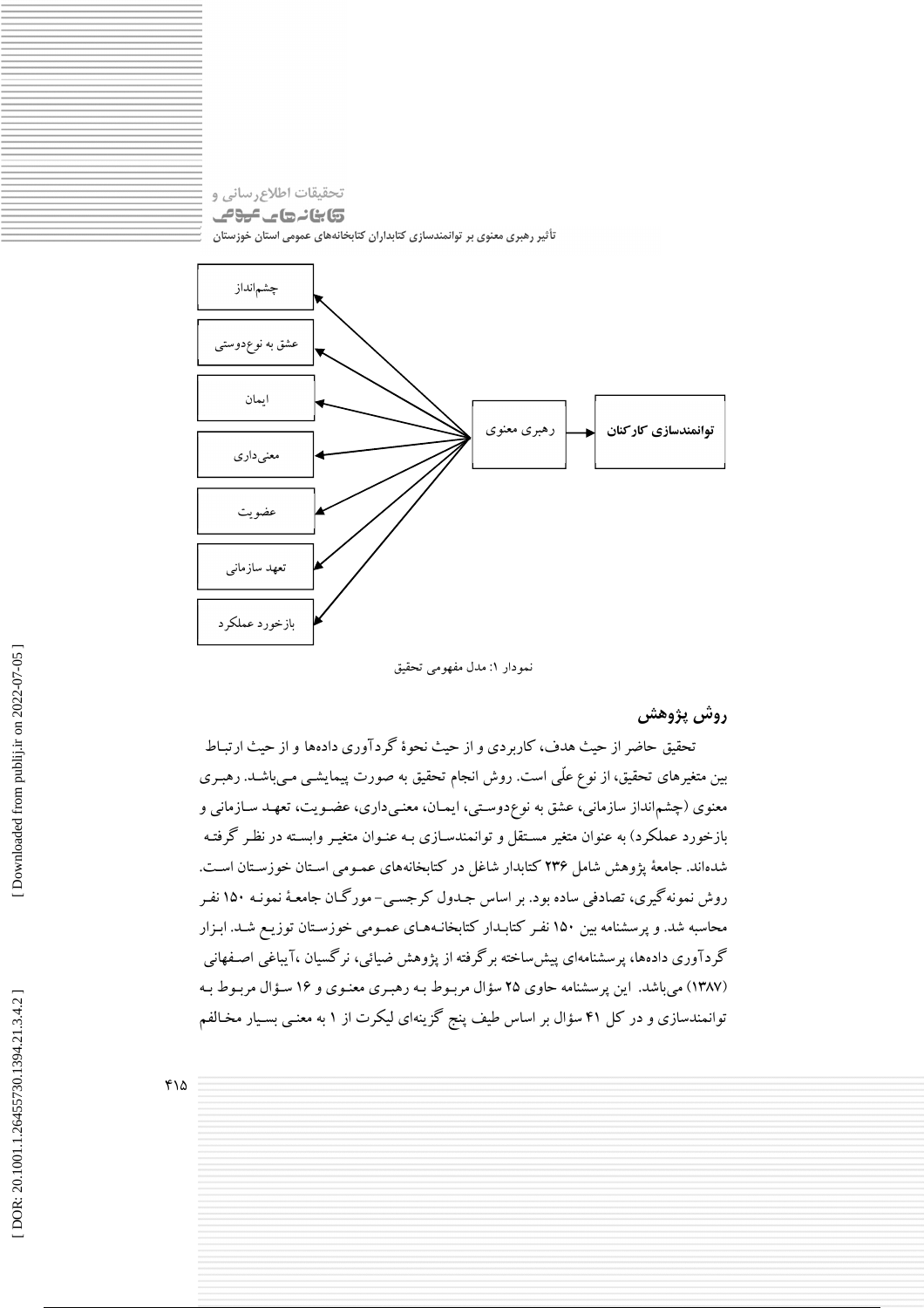تحقیقات اطلاع رسانی و 5) بنائے جاتے میونے پاییز ۱۳۹۴ دوره ۲۱ شماره ۳

تا ۵ به معنی بسیار موافقم تنظیم شده بود. ضریب آلفای کرونبـاخ مقیـاس رهبـری معنـوی بـا ۲۵ سئوال ۸۹٪ و توانمندسازی با ۱۶ سؤال ۰/۸۰ بوده است.

به منظور تجزیـه و تحلیـل دادههـا از نـرم|فـزار SPSS16 اسـتفاده شـد. جهـت تحليـل داده از آزمونهای کلموگروف-اسمیرنوف، رگرسیون چندگانهٔ خطبی، t تک نمونـهای و آزمـون فريدمن استفاده گرديد.

يافتهها

# نرمال بودن توزيع دادههاي تحقيق

به منظور بررسی نرمال بودن توزیع دادههای پـژوهش از آزمـون کلمـوگروف–اسـمیرنوف استفاده شـد. فـرض صـفر بـه ايـن صـورت انتخـاب شـد كـه دادههـا نرمـال هسـتند و از آزمـون کلموگروف- اسمیرنوف در سطح ۹۵ درصد استفاده شد.

همانطور که در جدول ۱ ملاحظه میشود برای کلیـهٔ متغیرهـای تحقیـق، سـطح معنـیداری .<br>آزمون بالاتر از ۰/۰۵ می باشد که فرض نرمال بودن دادهها مورد تأیید قرار مـی گیـرد. بـه عبـارت دیگر، توزیع جامعه نرمـال اسـت. بنـابراین بـا اثبـات نرمـال بـودن، بـرای آزمـونهـای میـانگین از آزمونهای پارامتریک بهره میجوییم. با توجه بـه نتـایج جـدول ۱ مشـاهده مـی کنـیم کـه نرمـال بودن تمام متغيرها تأييد شده است.

| نتيجهٔ آزمون       | <b>P</b> value<br>(سطح معن <u>ی</u> داری) | Z<br>(آمارهٔ کلموگروف اسمیرنوف)   | شاخصهای آماری    |
|--------------------|-------------------------------------------|-----------------------------------|------------------|
| عدم معنىدارى آزمون | $\lambda/\lambda$                         | 1/199                             | چشم نداز سازمانی |
| عدم معنىﺩﺍﺭﻯ ﺁﺯﻣﻮﻥ | 118                                       | 1/19V                             | نوع دوستي        |
| عدم معنىدارى آزمون | $1/\sqrt{r}$                              | 1/10r                             | ایمان به کار     |
| عدم معنىﺩﺍﺭﻯ ﺁﺯﻣﻮﻥ | $\gamma \cdot \mathfrak{r}$               | $.4V \cdot$                       | معنىدارى         |
| عدم معنىﺩﺍﺭﻯ ﺁﺯﻣﻮﻥ | $\gamma\cdot\mathop{\rm ev}\nolimits$     | $1/\mathfrak{r}\cdot\mathfrak{r}$ | عضويت            |
| عدم معنىﺩﺍﺭﻯ ﺁﺯﻣﻮﻥ | 1199                                      | $\sqrt{\cdot \sqrt{V}}$           | تعهد سازمانى     |
| عدم معنىﺩﺍﺭﻯ ﺁﺯﻣﻮﻥ | $/100$                                    | 1/11)                             | بازخورد          |
| عدم معنىدارى آزمون | $\lambda/\lambda$                         | 1/199                             | توانمندسازي      |

## جدول ۱. نتایج آزمون کلموگروف–اسمیرنوف برای متغیرهای تحقیق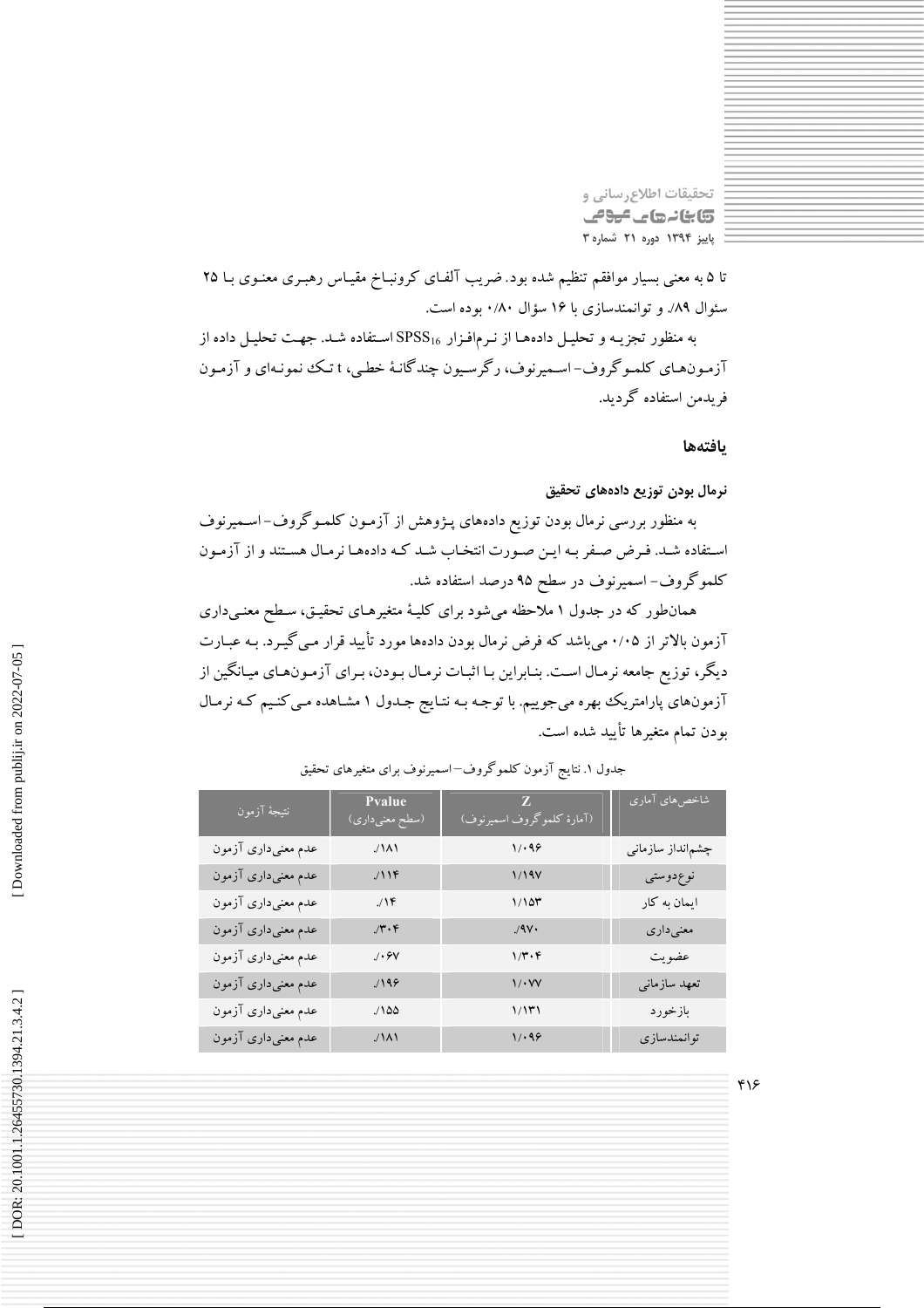تحقيقات اطلاع رساني و **تابانهای موفی** تأثیر رهبری معنوی بر توانمندسازی کتابداران کتابخانههای عمومی استان خوزستان

آزمون فرضیهٔ اول: وضعیت رهبری معنوی و توانمندسازی در بـین جامعـهٔ پـژوهش در حـد مطلوبی قرار دارد.

جهت بررسی وضعیت هر یک از مؤلفهها از آزمـون t تـک نمونـهای اسـتفاده مـی کنـیـم. بـا توجه به اینکه در پرسشنامه از طبیف ۵ گزینـهای لیکـرت اسـتفاده شـده اسـت، بنـابراین میـانگین بهدست آمده از آزمون t باید حداقل بیشتر از ۲.۵ باشـد. همـان طـور کـه در جـدول ۲ نشـان داده شده است، میانگین پاسخهای داده شده به متغیرهـای مـورد پـژوهش، بیشـتر از ۳ شـده اسـت کـه نشاندهندهٔ اختلاف بسیار زیاد بین میانگین نمونه و مقـدار آزمـون اسـت. بـا توجـه بـه منـدرجات جدول نتایج، p- مقدار بـهدسـت آمـده، کـوچکتر از سـطح خطـا ۰/۰۵=  $\alpha$  مـیباشـد؛ همچنـین كرانهاي فاصله اطمينان بهدست آمده جهت اختلاف بين ميانگين جامعـه و مقـدار آزمـون مثبـت بوده است، بنابراین فرض H<sub>0</sub> مبنی بر اینکه میانگین جامعه مساوی یا کوچکتر از عدد ۳ م<sub>حا</sub>باشـد؛ در سطح ۵ درصد رد می شود و میانگین جامعه بـرای هـر یـک از متغیرهـا بـه طـور معنـی،داری از عدد ۳ بزرگتر است، پس می توان گفت مؤلفههای مورد بررسی در وضعیت مطلوب هستند.

| نتيجة آزمون      | P- مقدار                   | آمارۂ t                  | انحراف معيار             | ميانگين                              | عنوان            |
|------------------|----------------------------|--------------------------|--------------------------|--------------------------------------|------------------|
|                  |                            |                          |                          |                                      |                  |
| تاييد فرضيهٔ اول | $\ddot{\phantom{0}}$       | $1V/\Delta f1$           | $\cdot$ , $\vee \varphi$ | $\mathfrak{r}_{/\mathfrak{r}}\wedge$ | چشم نداز سازمانی |
| تاييد فرضيهٔ اول | $\ddot{\phantom{0}}$       | F/F11                    | $\cdot \wedge r$         | $\mathbf{r}_{i}$                     | نوع دوستي        |
| تاييد فرضيهٔ اول | $\ddot{\phantom{0}}$       | 11, 50                   | $\cdot \wedge \Delta$    | $\mathbf{r}_{\cdot}$                 | ایمان به کار     |
| تاييد فرضيهٔ اول | $\ddot{\phantom{0}}$       | 15,000                   | $\cdot$ $\wedge$         | $\mathfrak{r}_{\wedge}.$             | معنىدارى         |
| تاييد فرضيهٔ اول | $\cdot$ , $\cdot$ , $\tau$ | $\mathbf{r}, \mathbf{v}$ | .49                      | $r_{1}r_{0}$                         | عضويت            |
| تاييد فرضيهٔ اول | $\ddot{\phantom{0}}$       | $\Delta/\Gamma$          | $\cdot$ ,99              | $\mathbf{r}^{\prime}$ kk             | تعهد سازمانى     |
| تاييد فرضيهٔ اول | $\ddot{\phantom{0}}$       | 5,151                    | 1, 7                     | $r_{\alpha}$                         | بازخورد          |

جدول ۲. خلاصهٔ نتایج آزمونهای t صورت گرفته بر روی مؤلفههای رهبری معنوی و توانمندسازی

*آزمون فرضيهٔ دوم: رهبری معنوی و اَبع*ادآن بـر توانمندسـازی کتابـداران کتابخانـههـای عمومی استان خوزستان تأثیر معنیداری دارد.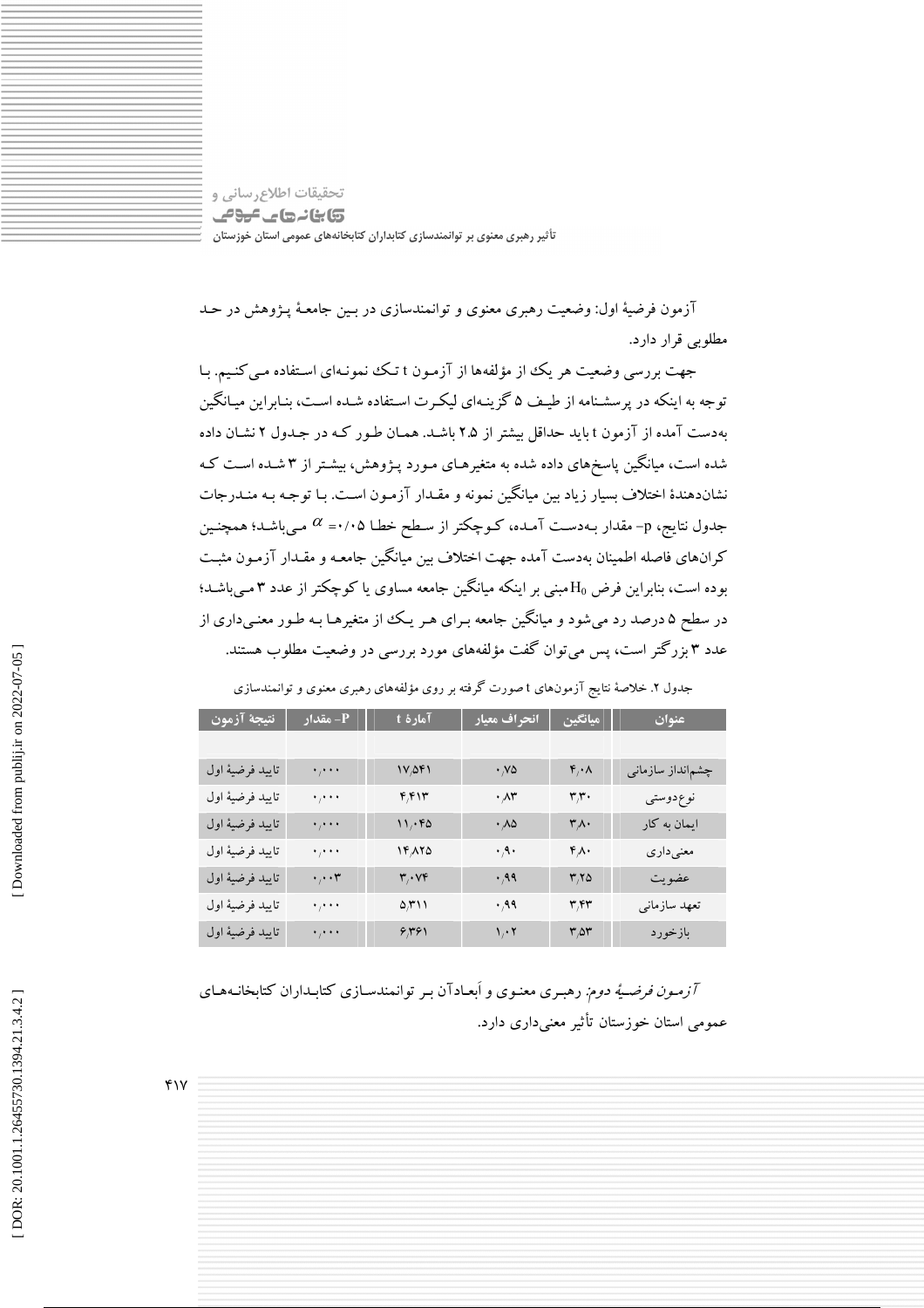تحقیقات اطلاع رسانی و 5) بنائے جاتے میونے پاییز ۱۳۹۴ دوره ۲۱ شماره ۳

جهت بررسی تأثیر مؤلفهها بر توانمندسازی از تحلیل رگرسیون چندمتغیره بهره میگیریم.  $\begin{cases} \beta_i = 0 \\ \beta_i \neq 0 \end{cases}$ فرض صفر: رگر سيون معنى دار نيست. فرض يک: رگرسيون معنىدار است.

| $P_{value}$ | $\mathbf t$                     | $\beta$                         | $\bf{B}$                              | $P_{value}$ | Π | $\mathbb{R}^2$ | $\mathbf R$ | آمار هها<br><mark>امتغیرهای پیش بین</mark> |           |
|-------------|---------------------------------|---------------------------------|---------------------------------------|-------------|---|----------------|-------------|--------------------------------------------|-----------|
| .719        | $- \cdot , \cdot \tau$          | $-1.19$                         | $-1.18$                               | معبره       |   |                |             | چشم نداز سازمانبی                          |           |
| . A Y       | $-\cdot$ , $\cdot \cdot \wedge$ | $-\cdot$ , $\cdot \cdot \wedge$ | $-1.19$                               |             |   |                |             |                                            | نوع دوستی |
| $\cdots$    | .717                            | .771                            | ۰٫۳۱۶                                 |             |   |                |             | ایمان به کار                               |           |
| $\cdots$    | $\cdot$ , $rvr$                 | $\cdot$ , $rvr$                 | $\cdot$ , $\mathsf{r}\cdot\mathsf{r}$ |             |   | F1, YF         | ⁄۰۶۷.       | ۸۱۹.                                       | معنىدارى  |
| .199        | , 111                           | .111                            | $\cdot$ , $\cdot$ $\wedge$ $\cdot$    |             |   |                |             | عضويت                                      |           |
| .41.        | ۱۰,۰۱۰                          | $\cdot$ , $\cdot$ \ $\cdot$     | $\cdot$ , $\cdot$ $\cdot$             |             |   |                |             | تعهد سازماني                               |           |
| , 41        | .119                            | .119                            | $\cdot$ , $\gamma$                    |             |   |                |             | بازخورد                                    |           |

جدول ۳. نتایج تحلیل رگرسیون خطی چندمتغیره جهت بررسی تأثیر مؤلفههای مورد بررسی بر روی توانمندسازی

همانطور که جدول ۳ نشان میردهد، رگرسیون پیش بینی توانمندسـازی بـه کـمـک رهبـری معنوی معنی دار است (۶۰/۰۵ - P<sub>value</sub> و ۴۱/۲۴=F). بنابراین فرض صیفر رد شیده و فیرض تحقیق پذیرفته میشود. مقـدار  $\mathrm{R}^2$  نشـان مـیدهـد کـه ۶۷ درصـد از واریـانس توانمندسـازی توسـط متغیرهای رهبری معنوی تبیین میشود. همچنین نتایج نشان میدهد که تـأثیر متغیرهـای ایمـان بـه کار و معنیداری در سطح ۹۵ درصد (و متغیر بازخورد در سطح ۹۰ درصد) معنیدار است.

*آزمون فرضية سـوم:* بـين ميـزان تـأثير اَبعـاد رهبـري معنـوي بـر توانمندسـازي اخـتلاف معني داري وجود دارد.

برای مقایسه و رتبه بندی مؤلفههای «عوامل اثر گذار به توانمندسازی» از آزمون فریبدمن بهره مي بريم. نتايج آزمون فريـدمن بـه شـرح جـدول ۴ مـيباشـد. همـان طـور كـه در جـدول ۵ ملاحظه میشود متغیر چشم|نداز، بالاترین رتبه را در میان متغیرهای مسـتقل دارد. همچنـین نتـایج جدول ۴ نشان می دهد که تفاوت بین رتبهها معنی دار می باشد.

 $f \wedge$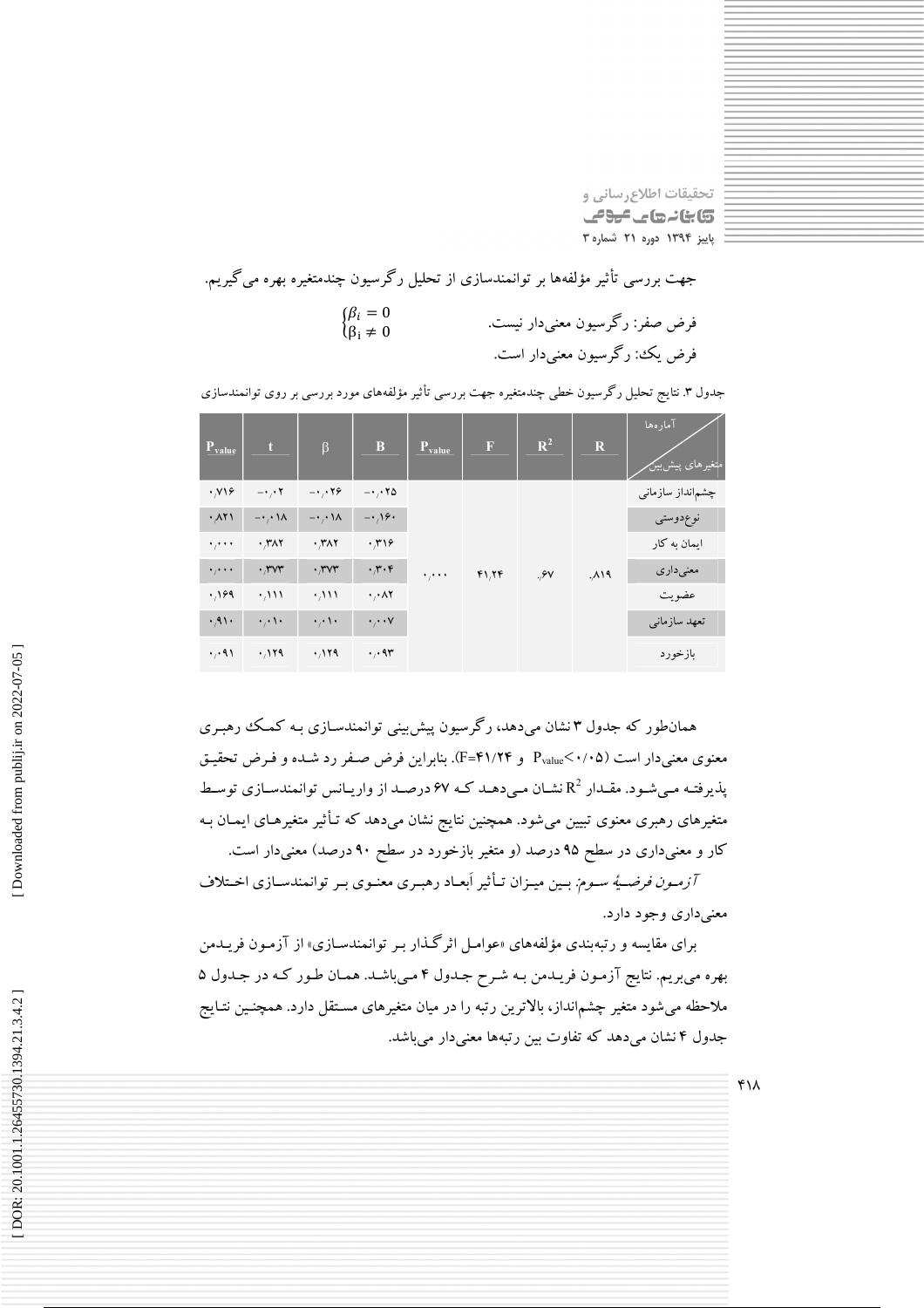# تحقيقات اطلاع رساني و **تابانهای عوص** تأثیر رهبری معنوی بر توانمندسازی کتابداران کتابخانههای عمومی استان خوزستان

جدول ۴. نتایج آزمون فریدمن بر روی مؤلفههای اثرگذار بر میزان توانمندسازی

| - مقدار P<br>$(P_{value})$ | <sup>ا</sup> آماره کایاسکور | درجة آزادي<br>(df) | تعداد |
|----------------------------|-----------------------------|--------------------|-------|
| $\cdots$                   | ۲۴۱.۲                       |                    | ۱۵۰   |

جدول ۵. میانگین رتبهٔ مؤلفههای رهبری معنوی در آزمون فریدمن

| میانگین رتبه | متغير             | رديف |
|--------------|-------------------|------|
| $\Delta T9$  | چشمانداز سازمانبی |      |
| $\Delta, YV$ | معنىدارى          | ۲    |
| ۴٬۴۲         | ایمان به کار      | ٣    |
| Y/Y          | بازخورد           | ۴    |
| ۴۴۶          | تعهد سازماني      | ۵    |
| $Y \wedge Y$ | نوع دوستي         | ۶    |
| ۲٬۸۳         | عضو بت            | ۷    |

# نتيجه گيري

نظریهٔ رهبری معنوی بـر اسـاس مـدل انگیـزش درونـی توسـعه یافتـه اسـت کـه ترکیبـی از چشم|نداز، ایمان به کار، عشق به نوعٖدوسـتی، معنـیداری در کـار، عضـویت، تعهـد سـازمانی و بازخورد عملکرد رهبر میباشد. نتایج آزمون فرضیهٔ اول نشان میدهد کـه وضـعیت بـه کـارگیری مؤلفههای رهبری معنوی و توانمندسازی در کتابخانههای عمـومی اسـتان خوزسـتان در حـد مطلوبی قرار دارد. رهبری معنوی باعث توانمندسازی کارکنان می شود، یعنی سازمانهایی کـه از رهبري معنوي برخوردارند مي توانند با ايجـاد انگيـزه در كاركنـان، ارائـه اطلاعـات بـه آنـان و بـا تفویض اختیارات، آنـان را در فرآینـد تصـمیمگیـريهـاي سـازمان مشـاركت دهنـد و موجبـات توانمندسازی آنان را فراهم آورند. به عبارت دیگر، رهبری معنـوی بـا فـراهم نمـودن زمینـههـای مساعد و پشتیبانی کننده به کتابداران نشان میدهدکه آنها میتوانند بـا کوشـش در جهـت تحقـق اهداف کتابخانههای عمومی، نیازها و هدفهای خود را بـر آورده سـازند و توانـایـی هـای بـالقوه خود ۱۱ آشکار کنند.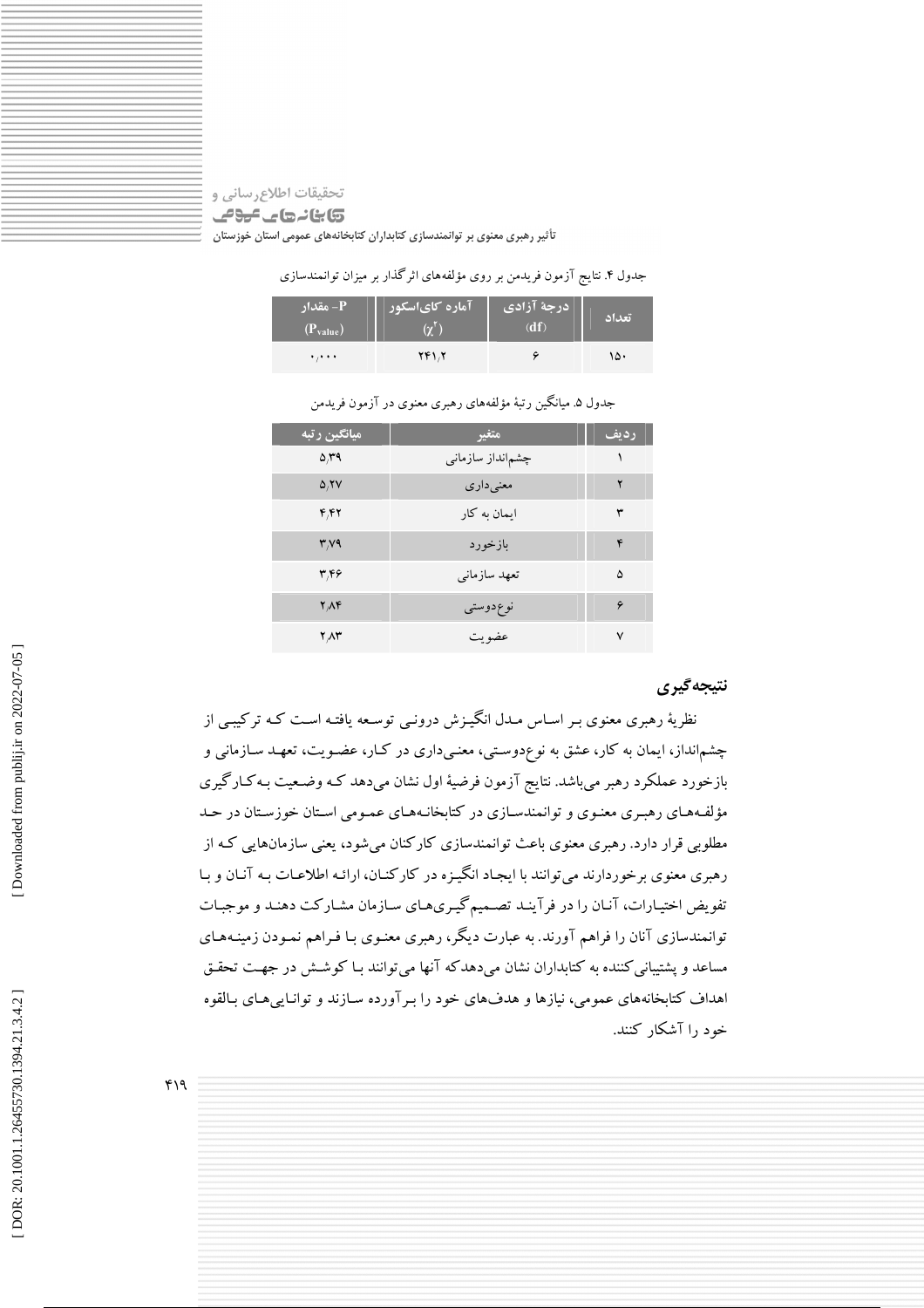نحقیقات اطلاع رسانی و کابنانہ جات میون پاییز ۱۳۹۴ دوره ۲۱ شماره ۳

 $rr.$ 

نتایج رگرسیون خطی پژوهش نشان میدهد که رهبری معنوی و اَبعاد آن یعنی چشـمانـداز سـازماني، نـوع‹دوسـتي، معنـي داري، ايمــان بــه كــار، بــازخورد، عضــويت و تعهــد ســازماني بـر توانمندسـازی کتابـداران تـأثیر دارد و تـأثیر سـه بُعـد ایمـان بـه کـار، معنـیداری و بـازخورد بـر توانمندسازی کتابداران معنیدار است. به اعتقاد کتابداران جامعـهٔ پـژوهش، سـه مؤلفـهٔ ایمـان بـه کار، معنیداری و بـازخورد بیشـترین تـأثیر را بـر توانمندسـازی آنهـا دارد. در پـژوهش ضـیائی، نرگسیان و آیباغی اصفهانی (۱۳۸۷) فقط مؤلفههای چشم|نـداز سـازمانی، عشـق بـه نـوع۱وسـتی، ایمان به کار، معنی داری در کار و عضویت در سازمان با توانمندسازی کارکنان ارتباط داشت و بین تعهد سازمانی و توانمندسازی رابطهٔ علمی وجود نداشت و میـان بـازخورد و توانمنـد سـازی رابطهٔ علی معکوسی موجود بود، درحالی کـه در پـژوهش حاضـر همـهٔ اَبعـاد رهبـري معنـوي بـر توانمندسـازی کارکنـان تـأثیر داشـت. در پـژوهش دیگـری احمـدی و همکـاران (۱۳۹۰)، نقـش رهبری معنوی در توانمندسازی کارکنان اداره کل بیمه خـدمات درمـانی اسـتان کرمـان را تبیـین کردنـد کـه نشـان داد بـین رهبـري معنـوي در ايـن سـازمان و توانمندسـازي کارکنـانش، رابطـهٔ معنیدار و مثبتی وجود دارد. همچنین نتایج کار آنها نشان داد که بین چشم|نـداز سـازمانی، عشـق به نوعٖدوستی، ایمان به کار، تعهـد سـازمانی و بـازخورد عملکـرد، رابطـهٔ علّـی معنـیدار و مثبتـی وجود دارد اما رابطهٔ معنیداری بین معنـیداری در کـار و عضـویت در سـازمان بـا توانمندسـازی کارکنان وجود ندارد. میتوان نتیجه گرفت که نتایج پژوهش حاضـر بـا نتـایج تحقیـق احمـدی و همکـاران (۱۳۹۰) همخـواني وجـود دارد. بـه طـور کلـي، مقايسـهٔ نتـايج ايـن پـژوهش بـا سـاير پژوهش های این موضوع نشاندهنـدهٔ نتیجـهٔ یکسـان اسـت؛ یعنـی رهبـری معنـوی در سـازمان بـر توانمندسازی کارکنان تأثیر دارد. اما میزان تأثیر مؤلفههای مختلف با توجـه بـه شـرایط سـازمان و سبک رهبری سازمان میتواند متفاوت باشد.

بر اساس یافتههای پژوهش حاضر میتوان گفت، اعتقـادات معنـوی افـراد و ایمـان آنهـا بـه کار باعث می شود که افراد خـود را عـلاوه بـر معنـوی بـودن در محـيط کـار از لحـاظ شـغلی و تخصصی تقویت کرده و توسعه دهند و موجبات سلامتی زیستی و روانی خود را فراهم آورند. در واقع معنىدار بودن شامل تطابق بين الزامات نقش و شـغل از يـكـُطـرف و اعتقـادات و .<br>ارزش ها و رفتارها از طرف دیگر است. بدون در نظر گرفتن اجبارهای سازمانی افـراد تمایـل بـه

Downloaded from publij.ir on 2022-07-05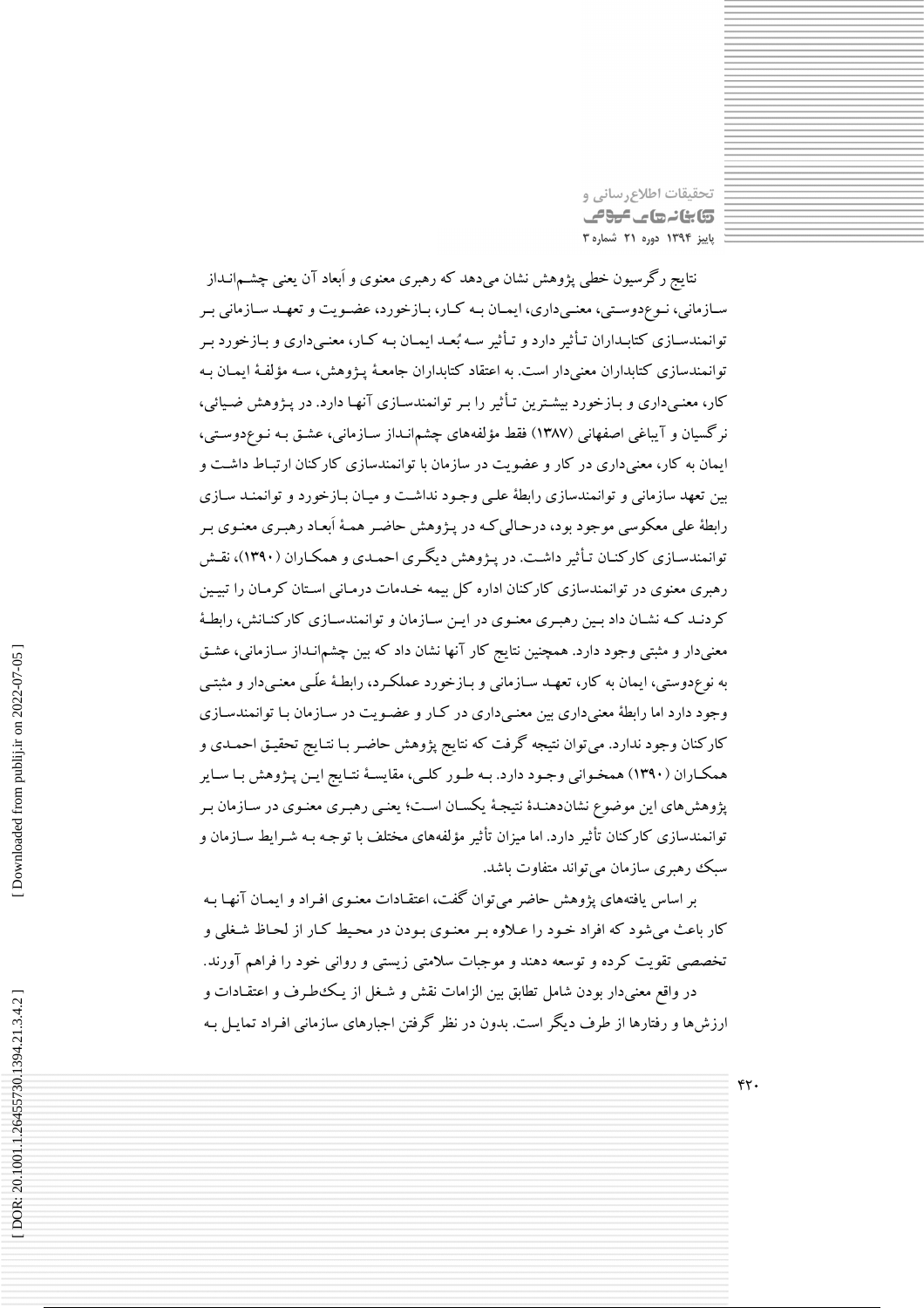تحقیقات اطلاع رسانی و **تابانے جاتے ہوئے** تأثیر رهبری معنوی بر توانمندسازی کتابداران کتابخانههای عمومی استان خوزستان

تلاش برای اهدافی دارند که برای آنها دارای مفهوم باشد. در واقع کارکنان ترجیح مـیدهنـد بـا کسانی کار کنند که ارزش های مشابهی با آنها داشته باشند. این امر به دلیل اطمینان خـاطر افـراد نسبت به حمایتهای اجتماعی از سیستم ارزشیشان صورت مـی گیـرد. بنـابراین، معنـیداری در کار نیز باعث توانمندسازی کارکنان میشود. ارائهٔ بازخورد مثبت از کاری که کتابـداران انجـام می دهند نیز تأثیر معنی داری بر توانمندسازی کتابداران ایجاد می کند.

نتـايج آزمـون فريـدمن نشـان مـي دهـد كـه مؤلفـههـاي رهبـري معنـوي تـأثير يكسـاني بـر توانمندسازی کتابدارن کتابخانههـای عمـومی ندارنـد و رتبـهبنـدی مؤلفـههـا نشـان مـیدهـد کـه چشـمانـداز بـا میـانگین ۵/۳۹ بیشـترین تـأثیر و عضـویت بـا میـانگین ۲/۸۳ کمتـرین تـأثیر را در توانمندسازی کتابداران کتابخانههای عمومی استان خوزستان دارد. بـه عبـارتی، اگرچـه ایمـان بـه کار، معنی داری در کار و بازخورد به نظر کتابـداران کتابخانـههـای عمـومی اسـتان خوزسـتان در حد مطلوبی قرار دارد، اما آنچه که بیشتر باعث توانمندسازی کتابداران مبی شـود بـه ترتیب رتبـه عبارتند از چشمانداز سازمانی، معنی داری و ایمان به کار. این یافتههـا نشـان مـی دهـد کـه بـه نظـر کتابداران جامعهٔ پژوهش، دو مؤلفه ایمان به کـار و معنـیداری هـم در حـد مطلـوبی در مـدیریت کتابخانههای عمومی استان خوزستان توسط مدیران به کار گرفته میشود و هم تـأثیر مطلـوبی بـر توانمندسازی کتابداران دارند. اما مؤلفه بازخورد اگرچه از نظر کتابداران جامعهٔ پـژوهش در حـد مطلوبی در کتابخانههای عمومی استان خوزستان قـرار دارد، امـا تـأثیر زیـادی بـر توانمندسـازی کتابداران ندارد. همانطور کـه اشـاره شـد، ايـن مؤلفـه در پـژوهش ضـيائي، نرگسـيان و آيبـاغي اصفهانی (۱۳۸۷) تأثیر معکوسی بر توانمندسازی داشت. مؤلفه چشـم|نـداز سـازمانی بـا توجـه بـه اینکه به میزان زیادی در کتابخانههای عمومی وجود ندارد، اما بیشترین تـأثیر را بـر توانمندسـازی کتابداران جامعهٔ پژوهش دارد. لذا مدیران کتابخانههای عمومی بایستی بـا برنامـهریـزی دقیـق در ايجاد اين مؤلفه تلاش نمايند.

هدف رهبری معنوی در کتابخانههای عمومی توجه به نیازهای اساسی کتابـداران مـی.باشـد تا موجبات بقای معنوی و توانمندسازی آنان را فـراهم آورد. همـانطـور کـه یافتـههـای پـژوهش نشان دادند، تأثیر مؤلفههای رهبری معنوی بر توانمندسازی کتابداران معنـیدار مـیباشـد و مؤلفـه چشمانداز، بیشترین تاثیر گذاری را داشته است.

 $YY$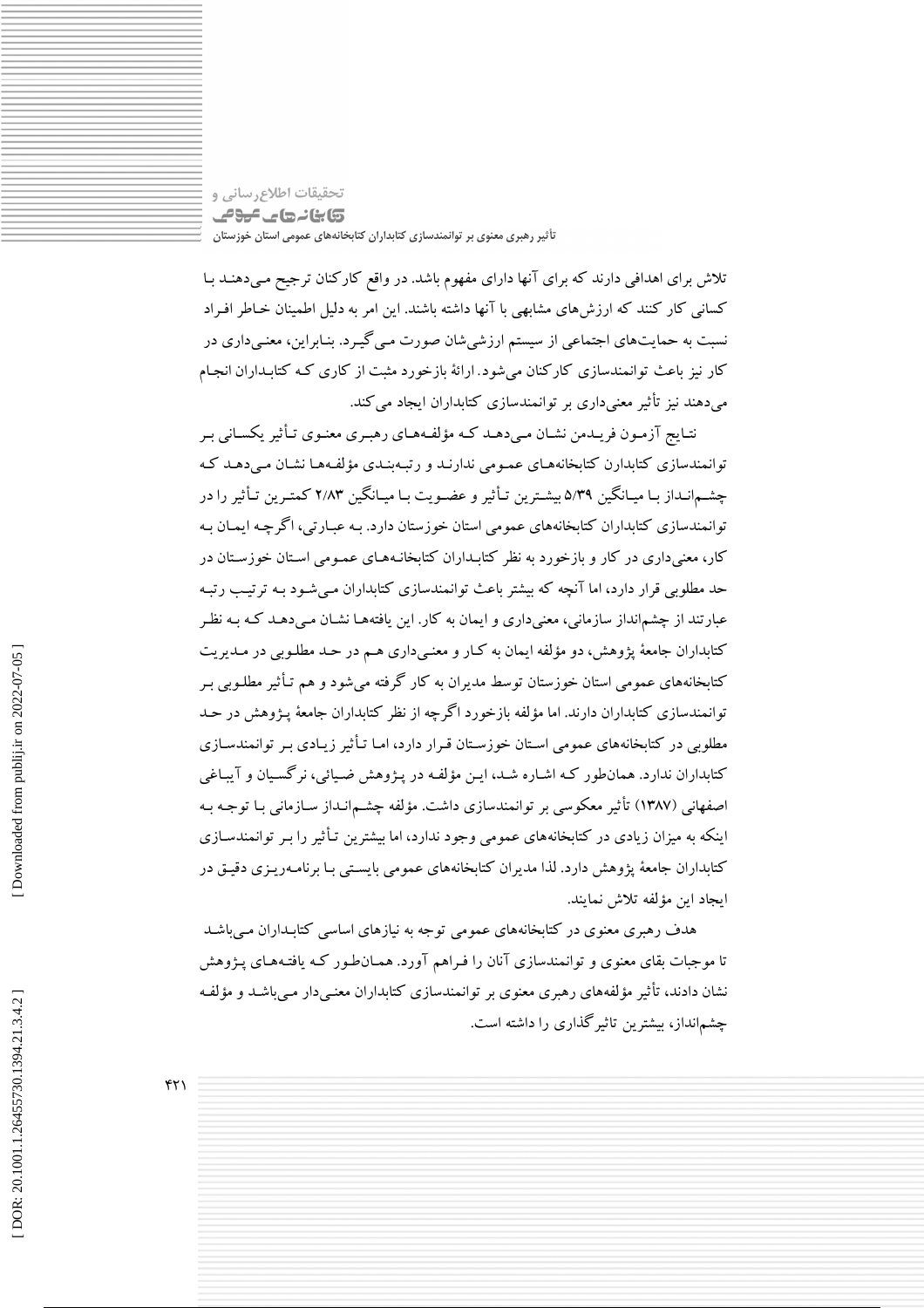تحقیقات اطلاع رسانی و 5) بنائے جاتے میونے پاییز ۱۳۹۴ دوره ۲۱ شماره ۳

رهبر معنوی با ویژگیهای منحصربهفرد خود چشم|ندازی از آیندهٔ کتابخانهها ایجاد کـرده و به گونهای در کتابداران نفوذ می کند که آنان به تحقق چشم|نـداز سـازمانی در سـازمان ایمـان آورند و به آیندهٔ کتابخانههای عمومی امیدوار باشند و به این ترتیب انگیزهٔ درونـی کتابـداران را برای تلاش بیشتر افـزایش مـیدهـد. بنـابراین رهبـران معنـوی بـا ایجـاد چشـم|نـداز و ارزش۵حای مشترک برای کتابداران موجبات توانمندی فردی، گروهی و سازمانی آنـان را فـراهم کـرده کـه در نهایت سطح رفاه زیستی و سلامتی و تندرستی کارکنان افزایش خواهد یافت.

### ييشنهادها

- با توجه به یافتههای پژوهش، پیشنهادهایی به شرح ذیل ارائه میشود: ۱. بـا توجـه بـه میـزان تـأثیر مؤلفـههـاي رهبـري معنـوي مثـل چشــم|نـداز سـازمان در توانمندسازی کارکنان، چارچوب آگاهی بخشبی در خصوص آشنایی کارکنـان بـا مواردی همچون چشمانداز سازمان اندیشیده شود؛
- ٢. با توجه بـه نتـايج مثبـت حاصـل از توانمندسـازي كاركنـان، رهبـران سـازمان بـه بهرهگیری از سبک رهبری معنوی در سازمان تشویق شوند.

### منابع

 $rrr$ 

کارکنان. *تدبیر*، ۱۸ (۱۸۶)، ۶۷-۶۷.

محمدی، محمد (۱۳۸۰). توانمندسازی نیروی انسانی. *مطالعات مدیریت*، ۳۱ و ۳۲، ۲۱۱-۲۳۲.